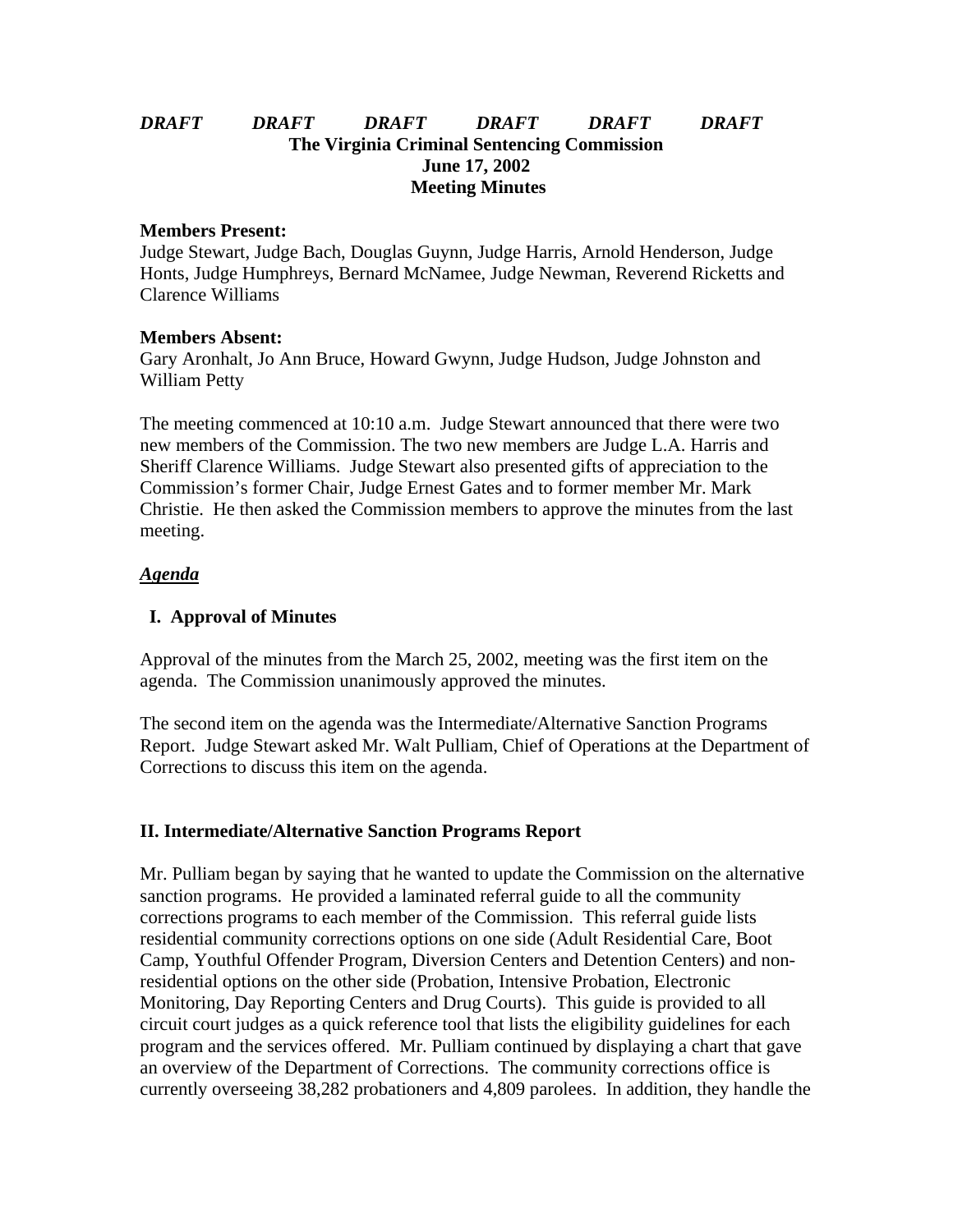supervision of 6,599 offenders from other states under the inter-state compact agreement. The number of offenders being referred to community corrections is not diminishing but, Mr Pulliam warned, the number of available program slots may decrease due to budget constraints. He then reviewed the offender characteristics of state responsible offenders.

Mr. Pulliam reported that use of the non-violent risk assessment instrument in the six pilot sites increased diversion/detention referrals. The type of offenders being referred in the six pilot sites was, in his estimation, a better candidate group than the offenders being referred from the non-pilot sites. However, he advised that the statewide expansion of risk assessment is expected to increase the department's workload in the non-pilot circuits. He also observed that another change that will take place on July  $1<sup>st</sup>$  might increase their workload – that Commonwealth's Attorneys will be able to make diversion/detention referrals. He also noted that 64% of offenders have substance abuse issues.

Mr. Pulliam then discussed budget cuts which has diminished the capacity of some alternative programs. The boot camp program (100 beds) and Tidewater Women's Detention Center (104 beds) are now closed. The Department also lost some substance abuse funding which is very relevant given that 64% of the felons have substance abuse problems. Positions related to those programs have been abolished and all vacant positions have been frozen or delayed. Also, Fairfax Correctional Unit has closed and Staunton Correctional Center (784 beds) is scheduled for closing in June 2003. Day Reporting Centers and Drug Court Program funding was reduced significantly and included funding for FY 2003 only.

Mr. Pulliam then reported on the Department's response to the budget cutbacks. He pointed out that the Detention Center Incarceration Program is expected to handle the cases that formerly were referred to the Boot Camp Incarceration Program. Additional beds have also been added to several men's detention centers. He observed that the effectiveness of the programs would suffer if more beds were added without additional staff members.

He concluded by saying that the Department is trying to strengthen the substance abuse programming in diversion and detention centers. Mr. Pulliam also touched on another problem that is adversely affecting the Department – the ambiguity of many court orders. He pointed out that the Department is responsible for accurately interpreting the court orders and establishing a tentative release date for each offender. Unfortunately, many court orders are not easily interpreted. He said he has been working with the judiciary and circuit clerks to identify the issues and clarify the information required by the Department. Mr. Pulliam felt that a standardized court order would resolve most of the problems and, at the same time, make it easier for judges and clerks to send someone to an alternative program. A standardized and consolidated court order would also, he observed, be easier for the clerks and judges to complete.

Reverend Ricketts asked Mr. Pulliam if the Department still has empty beds. Mr. Pulliam said the Department does not have any empty prison beds. Reverend Ricketts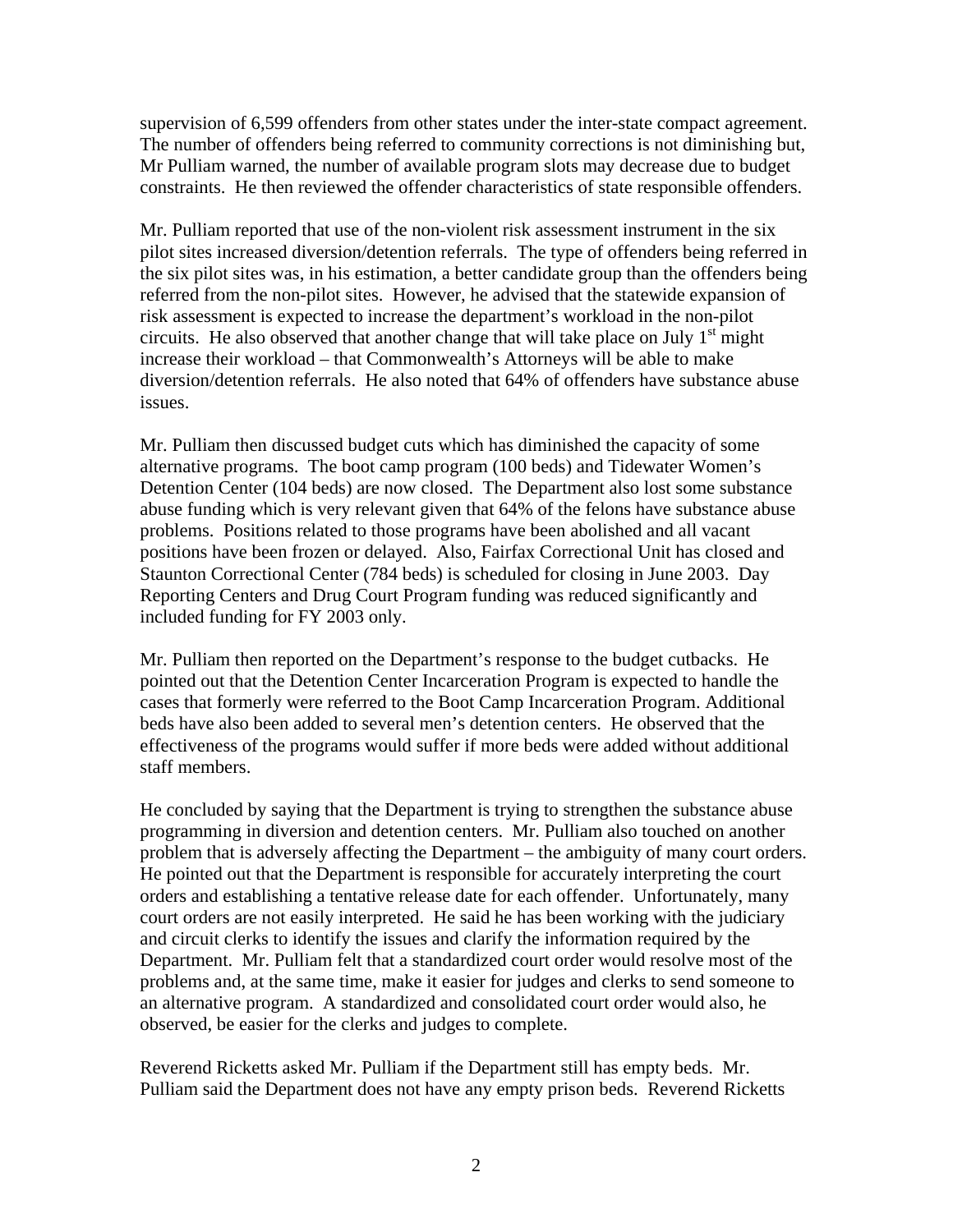asked if the Department still leases prison beds to house out-of-state inmates. Mr. Pulliam answered that the Department has been leasing out beds to other states but that many of the contracts were set to expire and likely will not be renewed. He noted that the revenue from the lease agreements was instrumental in helping the Department manage with a reduced budget. He noted that the termination of the lease agreements would create serious budget problems for the Department. For example, he cited one prison, Sussex II, where no funds have been appropriated to run the facility. Operational costs came from rent revenue and without that revenue the Department would have to ask the General Assembly for new money to operate the facility. He noted that other options are being explored by the Department to determine ways to operate with reduced funds. Reverend Ricketts wondered if these problems were contributing to the growing backlog of state responsible inmates being housed in the local jails. Mr. Pulliam responded that it is one of the reasons. Reverend Ricketts also asked if all the halfway houses are being closed. Mr. Pulliam remarked that the Department of Corrections does not operate the halfway houses but, to his knowledge, these programs were still operating.

In closing, Mr. Pulliam thanked the Commission for their work in getting General Assembly approval for allowing probation and parole officers the ability to electronically access juvenile records. On this subject, Dr. Kern commented that the implementation of this access is not going to be easy. In his discussions with the information systems experts with the Supreme Court, Dr. Kern said that each local probation office or Commonwealth's Attorneys' office would require a logon ID for each jurisdiction for which they would like to check juvenile records. One logon ID is not sufficient. Therefore, due to the architecture of the information system, doing a statewide check of all the juvenile courts will be very time consuming and inefficient.

Judge Stewart thanked Mr. Pulliam for his presentation. He then asked Ms. Farrar-Owens to cover the next item on the agenda, Sentencing Guidelines reanalysis: Overview of Methodology

### **III. Sentencing Guidelines Reanalysis: Overview of Methodology**

At its March 2002 meeting, the Commission approved the project of conducting a thorough reanalysis of five years worth of truth-in-sentencing decisions to form the foundation for revisions to the Virginia sentencing guidelines. Ms. Farrar-Owens began her presentation by discussing the benefit of such a reanalysis. She reminded the Commission that current sentencing guidelines are based on patterns of sentencing and time served for the time period of 1988 through 1992. By examining sentencing practices under the truth-in-sentencing/no parole system, the reanalysis will provide a more recent picture of Virginia's experiences since the abolition of parole, Ms. Farrar-Owens stated. She noted that, since 1995, revisions of the guidelines have been based on examination of compliance and departure patterns; however, analyzing sentencing data holistically, taking into consideration all the factors that may affect sentencing outcome, is a more precise approach.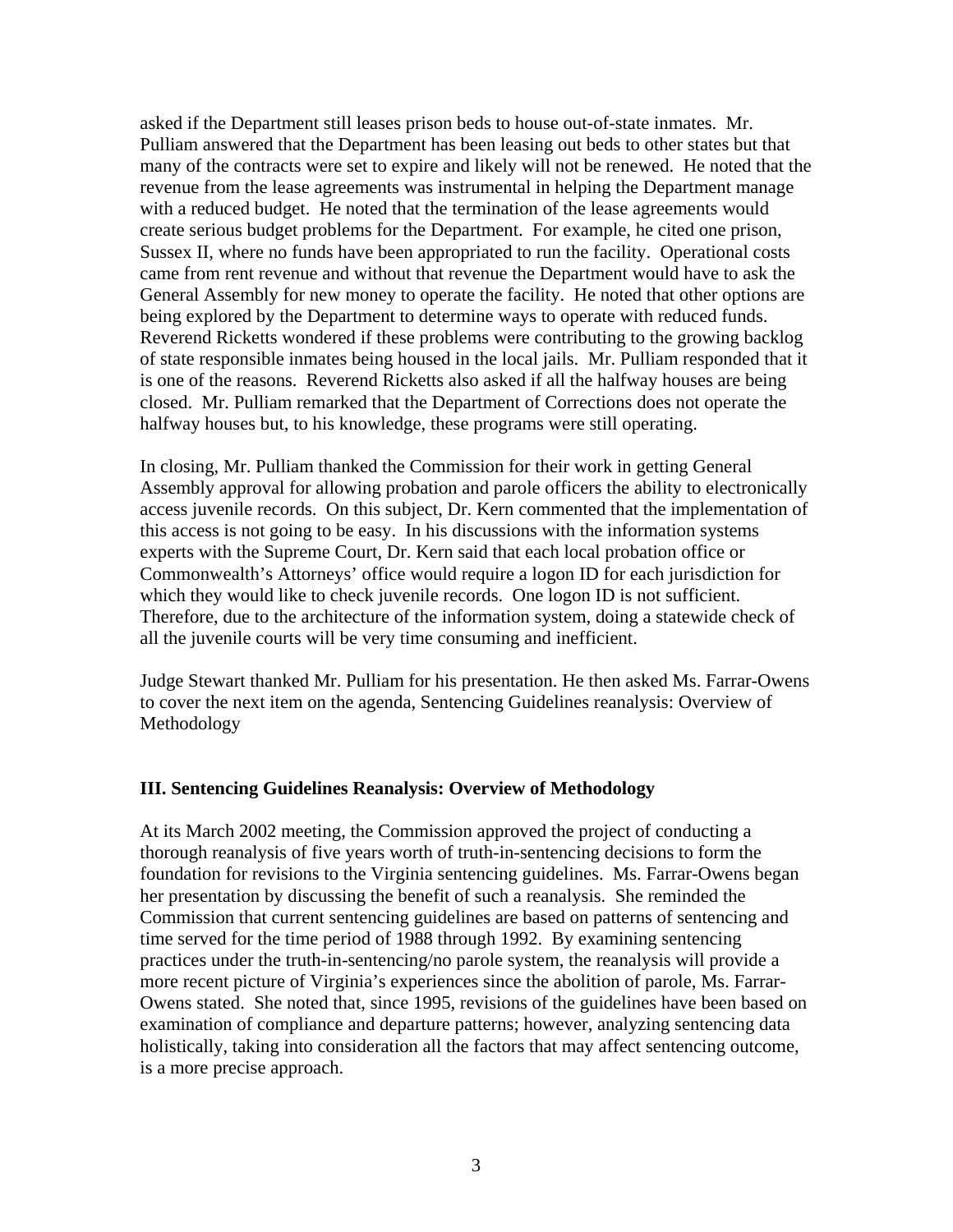Ms. Farrar-Owens then discussed the data to be used for the guidelines reanalysis: the pre/post-sentence investigation (PSI) data system. PSI information is collected and maintained by the Department of Corrections (DOC). Probation and parole officers prepare PSIs and submit them to DOC's central office. The PSI contains a vast array of detailed information regarding the offender and the offense(s) committed. Ms. Farrar-Owens advised the Commission that a PSI report is not completed on every felon convicted in circuit court. Cases that do not result in a prison term or a term of supervised probation will not always have a PSI. Ms. Farrar-Owens stated that in order to achieve a comprehensive analyses it is necessary to supplement the PSI data. The method of supplementing PSI data has evolved with DOC policy and practice and the availability of automated data systems. Today, sentencing guidelines data is used to identify felony cases that do not have a PSI in the system. Information on the guidelines form is used to generate a PSI record for each case without an existing PSI. Ms. Farrar-Owens shared with the Commission that reanalysis will begin with 126,533 cases, of which approximately 23% are supplemental PSIs generated from the sentencing guidelines database.

Next, Ms. Farrar-Owens presented the methodology that will be used by staff for the guidelines reanalysis. The general methodological approach has been in place since 1987. The judiciary approved this methodology for the development of the Virginia's first discretionary sentencing guidelines. The Judicial Sentencing Guidelines Committee of the Judicial Conference of Virginia oversaw the development of the early guidelines. Judges approved the concept of discretionary guidelines that were descriptive of historical sentencing practices. The judiciary endorsed the concept that sentencing guidelines should be grounded in the historical incarceration rate and that the ranges should represent the middle 50% of historical sentences.

The judiciary also endorsed the concept that the most recent five years of available data would most accurately capture current judicial thinking. Use of a full five years of data would minimize year-to-year fluctuations and reduce the likelihood of spurious results in the sentencing models. Statistical models of sentencing were developed. Models were developed for each offense group by type of judicial sentencing decision. The judiciary reviewed and approved the statistical techniques utilized by the guidelines staff to model sentencing practices. This initial historically grounded sentencing guidelines system was developed by judges for judges. She continued by saying that prior to 1995, reanalysis was preformed using the accepted methodology to periodically update the guidelines based on the most recent five years of data. This has not been done under the truth-insentencing because five years of sentencing data under the new system has only recently become available.

Ms. Farrar-Owens then discussed an historical example by referencing the drug sentencing guidelines. She displayed a chart of drug sentencing events by type of disposition from 1987 to 1991. Of the 24,901 drug cases analyzed, 42% of drug offenders were sentenced to prison and 42% received no incarceration. She reviewed how the modeling of the prison in/out decision was developed and the statistical methods used in the analyses. Logistic regression was used to identify significant factors and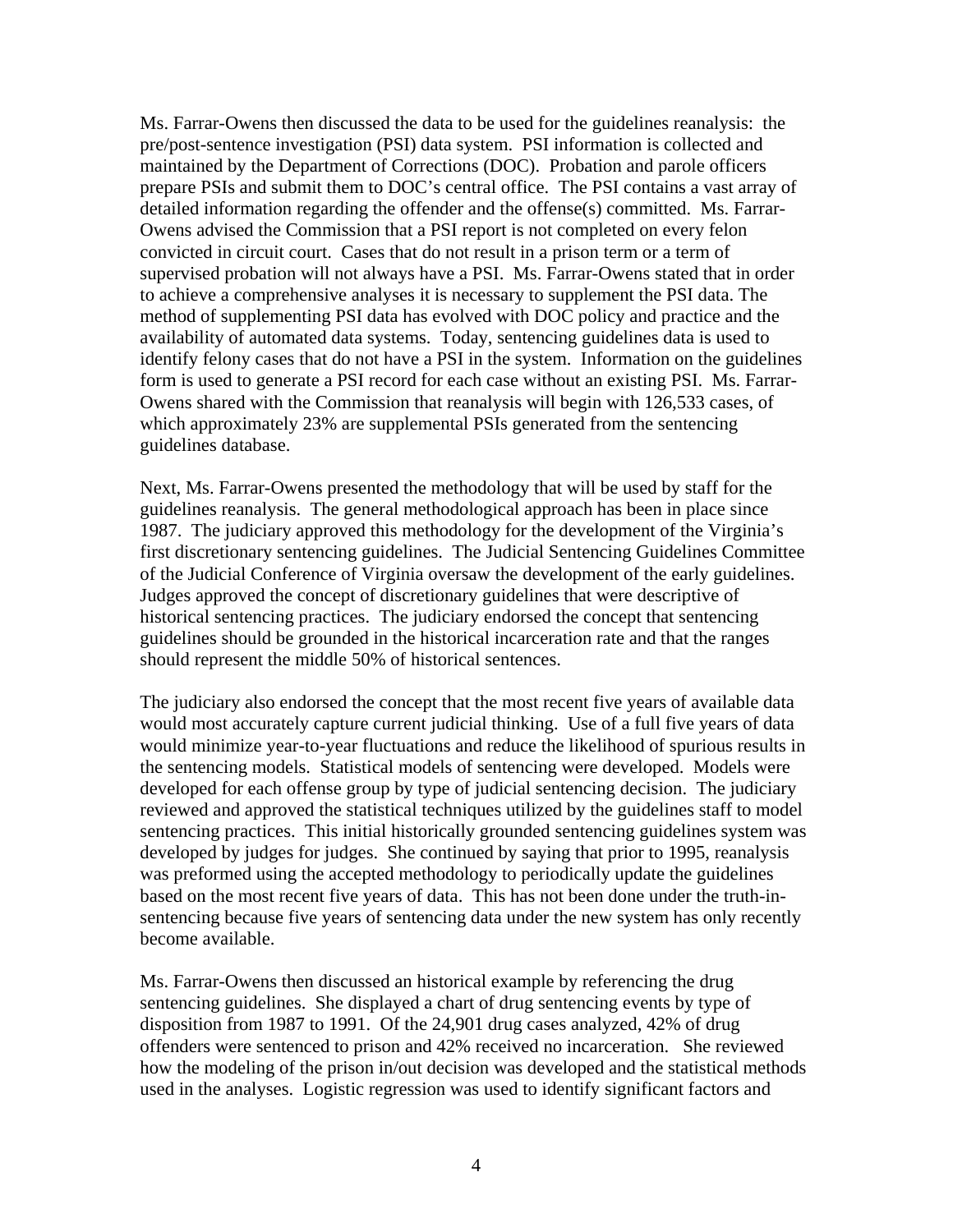discriminant function analysis was used to determine the independent effect of each factor.

She briefly discussed the significant factors for the drug prison/non-prison sentences from 1987 to 1991. A pie chart illustrated the influence of both significant legal and extralegal factors on the sentencing decisions. The legal circumstances of these cases (type of primary offense and additional counts) accounted for 29% of the legal factors while prior record accounted for 11.7%. The significant extralegal factors, in order of influence from highest to lowest, were circuit identity, judge identity, gender, employment record, race, counsel and offender's education. Judge Humphreys asked if the analyses results were generated from both types of statistical techniques previously discussed. Ms. Farrar-Owens responded affirmatively that both types of statistical techniques were used. Judge Humphreys inquired as to why drug quantity and type of drug were not on the list as significant factors. Ms. Farrar-Owens responded by saying that drug quantity and type of drug were information items that were not systematically collected until 1991. This is, however, information that can be studied at this time. Dr. Kern also commented that over the past decade that 93% of the convictions involving Schedule I/II drugs involve cocaine. Other Schedule I/II drugs, such as heroin and LSD occur with so little frequency that their presence is not statistically significant.

Ms. Farrar-Owens next covered the topic of how the worksheets scores are developed from the statistical weights of the significant factors in the models. She reviewed specific examples of how the guidelines scores traced back to relative statistical influence of the respective factors.

Ms. Farrar-Owens concluded by proposing a work plan for the Commission's consideration. She proposed that sentencing models developed through statistical analysis would be presented to the Commission as they are developed. Input from the Commission members is vital to guide and shape the analysis. She noted that the Commission has not made prescriptive adjustments to the guidelines. Prescriptive adjustments have, however, been legislatively directed by the General Assembly and include midpoint enhancements for violent offenders, nonviolent offender risk assessment and sex offender risk assessment. She reported that reanalysis of murder, robbery, rape and sexual assault offense groups are currently being conducted. Supplemental data collection for rape and sexual assault cases has begun. Ms. Farrar-Owen said that some preliminary models would be presented at the September 9<sup>th</sup> meeting.

Judge Stewart thanked Ms. Farrar-Owens for her presentation. He then asked Mr. Fridley to cover the next item on the agenda, Sentencing Guidelines Training Program – Status Report.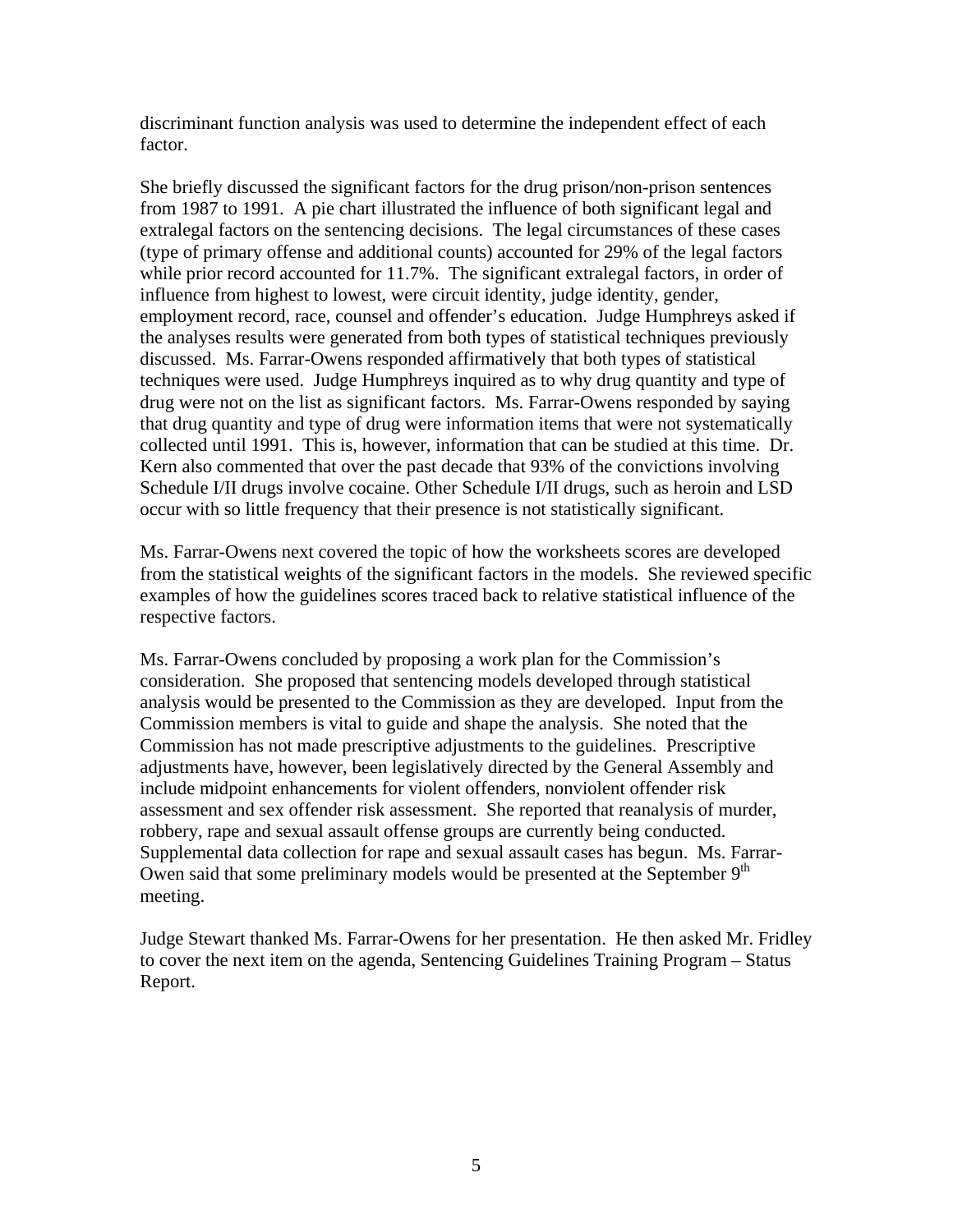### **IV. Sentencing Guidelines Training Program – Status Report**

Mr. Fridley began his presentation by saying that he and Ms. Kepus have been conducting training sessions throughout the state. Training is being offered in twentytwo different locations around the state and it will continue through August. He provided the members with a class schedule that detailed all the areas of the state where the different training sessions will be offered. There will be two types of seminars offered. A two-hour training seminar will focus exclusively on new changes to the guidelines system. A five-hour session will also be offered and this will target new guidelines users. All classes will be approved for MCLE credits. Mr. Fridley noted that 814 people have already registered for training and he expected to train at least 900 guidelines users by the end of the summer. He displayed a chart that provided the percentage of registered attendees by job type. The majority of the classes will consist of probation officers followed by private defense attorneys.

Mr. Fridley reported that the new worksheets were also available on the website this year. He observed that some of the guidelines users have expressed an interest in being able to enter and complete the worksheets online. Other comments that have been offered by users concern problems encountered with multiple jurisdiction crime sprees and departure reasons not being filled out by judges in some cases.

Judge Harris reported that the multiple jurisdiction crime spree scenarios present a real problem. He pointed out that if an offender commits a singular robbery in Henrico, Chesterfield and Richmond, the completed guidelines in each jurisdiction will be tremendously different that if the same offender committed all three robberies in a single jurisdiction such as Henrico.

Judge Stewart thanked Mr. Fridley for his presentation and then asked Dr. Kern to discuss the next item on the agenda, the National Association of Sentencing Commissions Annual Conference.

### **V. National Association of Sentencing Commissions Annual Conference**

Dr. Kern reminded the Commission that Virginia would serve as host to the Annual Conference of the National Association of Sentencing Commissions. The conference will be held on August 4-6, 2002 at the Williamsburg Lodge. Dr. Kern reported that several Commission members have signed up for the conference. He referred members to the conference brochure that was enclosed in their materials. The Commission's website has been revised to provide conference information and also allows people to register and pay online. Judge Stewart commented that he had attended a previous conference and that he found it to be extremely worthwhile. He noted that by hosting the conference it provided a wonderful opportunity for the Commission members to attend and engage in mutual discussions with sentencing commission members and staffers from over 25 other states He encouraged all members interested to attend. Dr. Kern said that the Commission would reimburse members for hotel and travel costs.